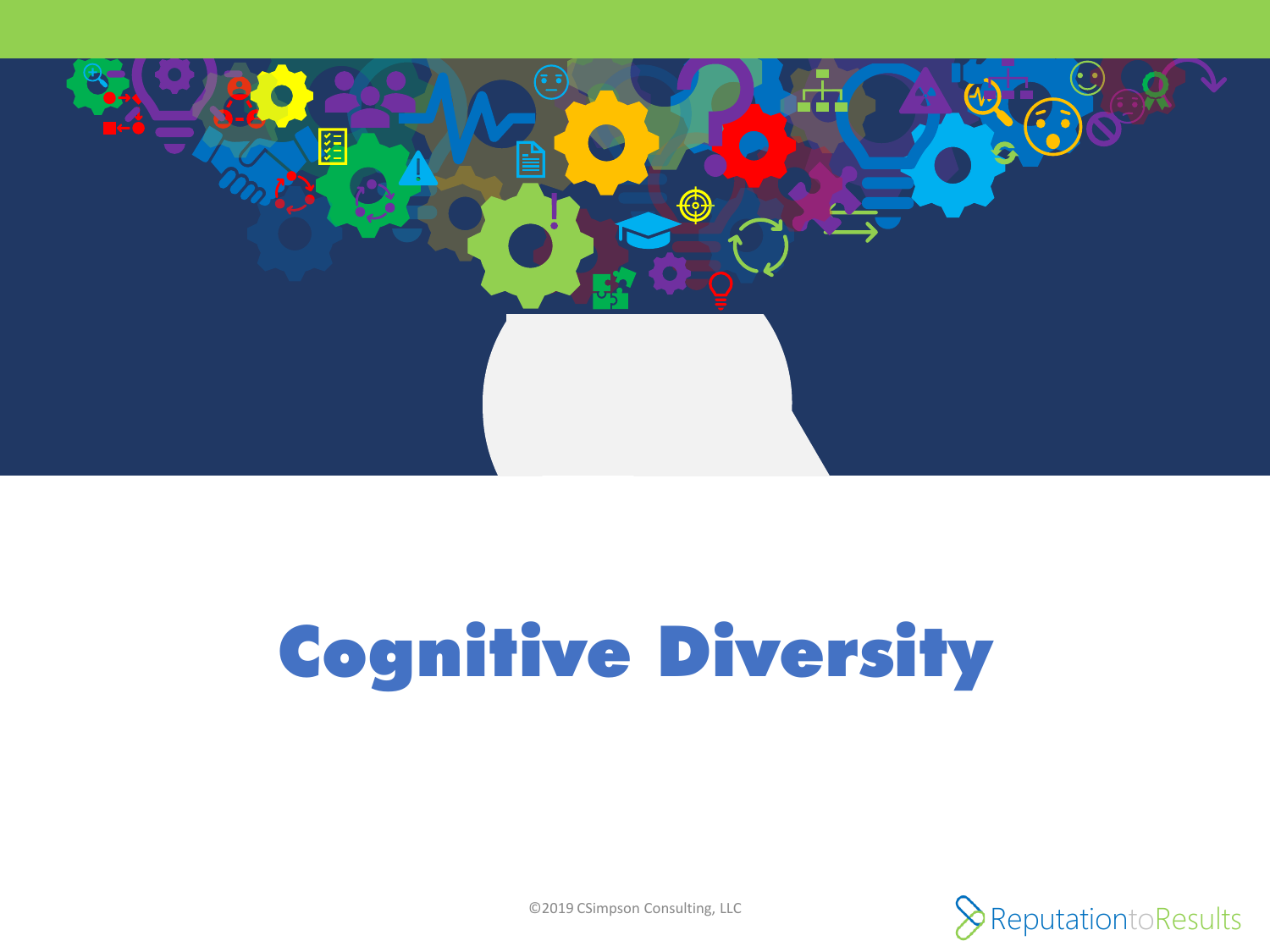

- The way we see the world is a culmination many things including our identity, experiences, education, and personality preferences
- Cognitive Diversity is having multiple perspectives involved in solving problems and multiple heuristics to solve them
- Cognitive Diversity is not the same as Identity Diversity but is equally important to innovation

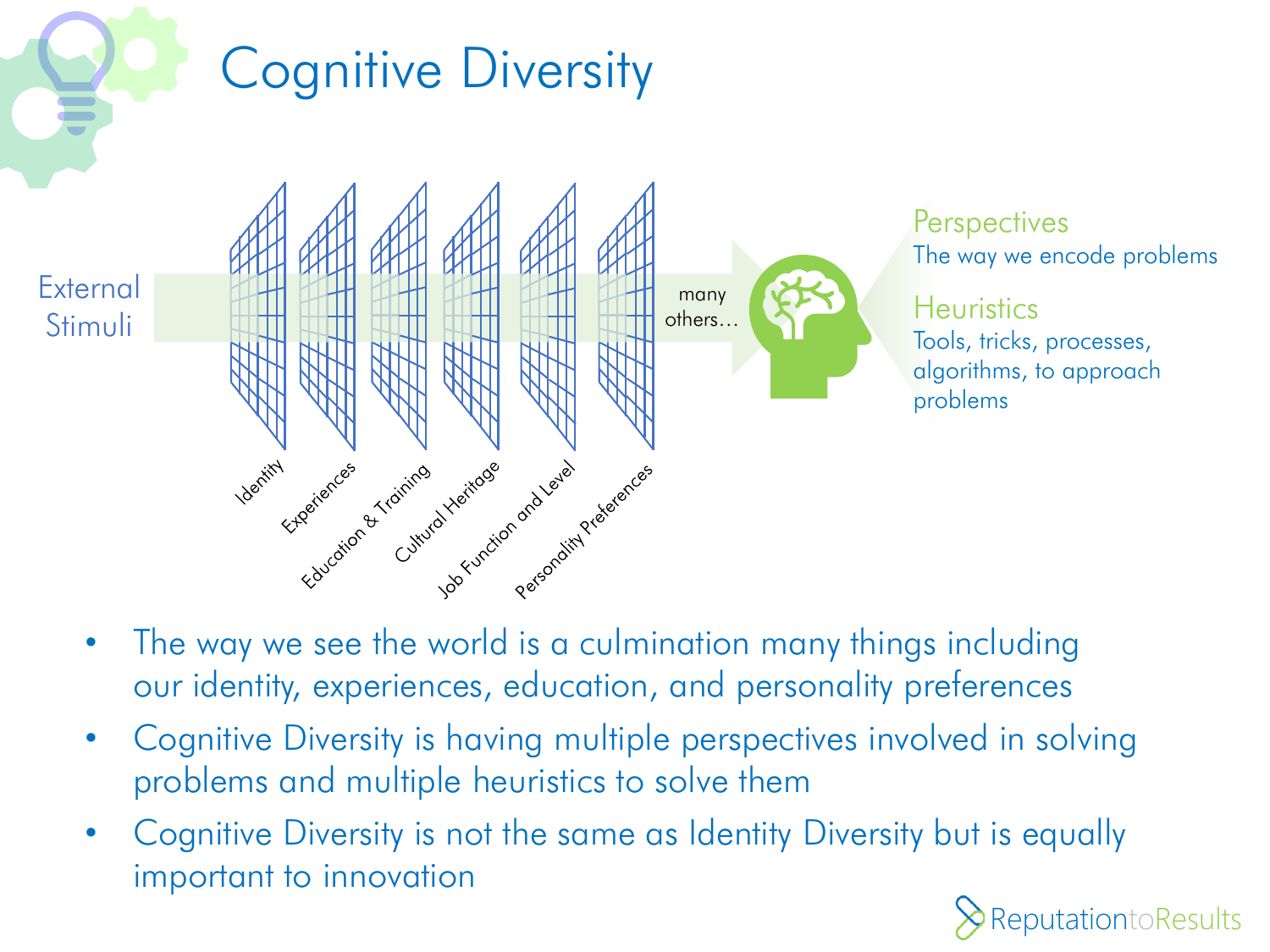

## Benefits of Cognitive Diversity

## Why Diverse Perspectives Matter Mournilly Diverse Heuristics Matter



Lack of Cognitive Diversity will result in the same or similar perspectives on problems



Lack of Cognitive Diversity will result fewer tools and experience to be available to solve problems



Increasing Cognitive Diversity will provide additional perspectives that may or may not provide the ultimate solution, but will always improve the ultimate solution



Increasing Cognitive Diversity will open the possibility of solutions not otherwise obvious to a few.